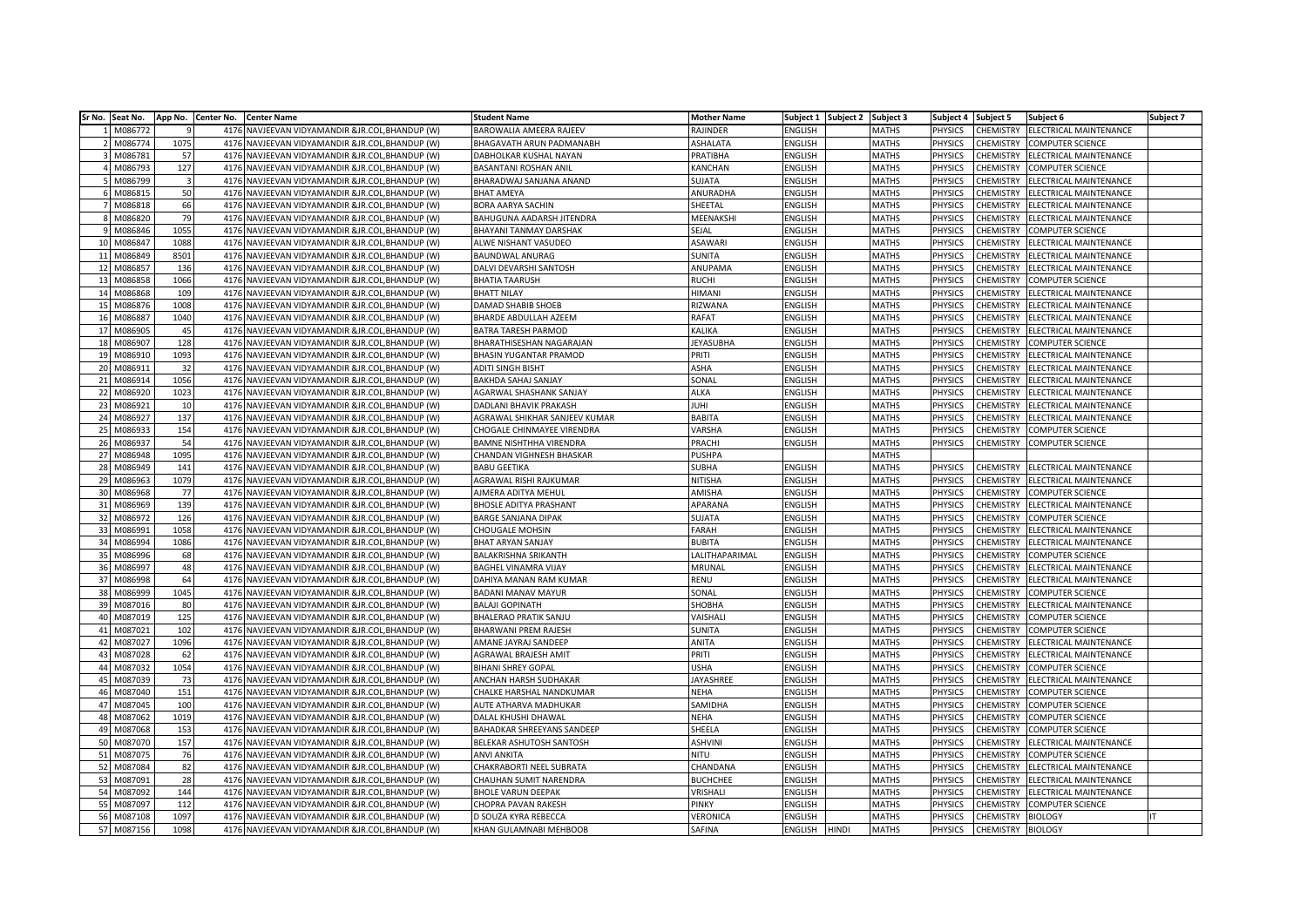|     | 58 M087171  | 133            | PARAG JR.COL, SHIVAJI TALAV, BHANDUP (W)<br>4177         | KAUSHALYA AARYAN JITENDRA          | SHEETAL                 | ENGLISH        | <b>MATHS</b> | <b>PHYSICS</b> | CHEMISTRY<br>ELECTRICAL MAINTENANCE                          |
|-----|-------------|----------------|----------------------------------------------------------|------------------------------------|-------------------------|----------------|--------------|----------------|--------------------------------------------------------------|
|     | 59 M087179  | 47             | 4177 PARAG JR.COL, SHIVAJI TALAV, BHANDUP (W)            | FULSUNDAR ANIRUDHA AVINASH         | SARIKA                  | ENGLISH        | <b>MATHS</b> | <b>PHYSICS</b> | <b>CHEMISTRY</b><br>COMPUTER SCIENCE                         |
|     | 60 M087182  | 42             | 4177<br>PARAG JR.COL, SHIVAJI TALAV, BHANDUP (W)         | DESHPANDE ATHARVA YOGESH           | PALLAVI                 | ENGLISH        | <b>MATHS</b> | <b>PHYSICS</b> | <b>CHEMISTRY</b><br>ELECTRICAL MAINTENANCE                   |
|     | 61 M087183  | 1076           | 4177 PARAG JR.COL, SHIVAJI TALAV, BHANDUP (W)            | YER ISHA CHANDRASHEKAR             | <b>BHARTI</b>           | ENGLISH        | PSYCHOLOGY   | <b>PHYSICS</b> | CHEMISTRY<br><b>BIOLOGY</b>                                  |
|     | 62 M087192  | 1015           | 4177<br>PARAG JR.COL, SHIVAJI TALAV, BHANDUP (W)         | JAIN UDIT MANJUL                   | <b>BHARTI</b>           | ENGLISH        | <b>MATHS</b> | <b>PHYSICS</b> | <b>CHEMISTRY</b><br>ELECTRICAL MAINTENANCE                   |
|     | 63 M087196  | 1072           | PARAG JR.COL, SHIVAJI TALAV, BHANDUP (W)<br>4177         | (HANORKAR NIDHI AMOD               | <b>MEDHA</b>            | ENGLISH        | <b>MATHS</b> | PHYSICS        | <b>CHEMISTRY</b><br>ELECTRICAL MAINTENANCE                   |
|     | 64 M087209  | 1062           | 4177<br>PARAG JR.COL, SHIVAJI TALAV, BHANDUP (W)         | FERNANDES SHERWYN JOSEPH           | SANDRA                  | ENGLISH        | <b>MATHS</b> | <b>PHYSICS</b> | <b>CHEMISTRY</b><br>ELECTRICAL MAINTENANCE                   |
|     | 65 M087224  | 1046           | 4177<br>PARAG JR.COL, SHIVAJI TALAV, BHANDUP (W)         | <b>JHA SHREYA SUMAN</b>            | <b>SUMI</b>             | ENGLISH        | <b>MATHS</b> | PHYSICS        | <b>CHEMISTRY</b><br>COMPUTER SCIENCE                         |
| 66  | M087236     | 27             | 4177<br>PARAG JR.COL, SHIVAJI TALAV, BHANDUP (W)         | GAIKWAD SAHIL SHARAD               | <b>RUPALI</b>           | <b>ENGLISH</b> | <b>MATHS</b> | <b>PHYSICS</b> | <b>CHEMISTRY</b><br>ELECTRICAL MAINTENANCE                   |
|     | 67 M087239  | 1073           | 4177<br>PARAG JR.COL, SHIVAJI TALAV, BHANDUP (W)         | OSHI ADWAIT SHEKHAR                | MANISHA                 | ENGLISH        | <b>MATHS</b> | <b>HYSICS</b>  | CHEMISTRY<br>COMPUTER SCIENCE                                |
| 68  | M087248     | 101            | 4177<br>PARAG JR.COL, SHIVAJI TALAV, BHANDUP (W)         | KANAWADE AKSHAR AJAY               | DEEPALI                 | ENGLISH        | <b>MATHS</b> | PHYSICS        | CHEMISTRY<br>COMPUTER SCIENCE                                |
|     | 69 M087260  | 1011           | 4177<br>PARAG JR.COL, SHIVAJI TALAV, BHANDUP (W)         | <b>IYER VIKRAM</b>                 | RAJASREE                | <b>ENGLISH</b> | <b>MATHS</b> | <b>PHYSICS</b> | <b>CHEMISTRY</b><br>ELECTRICAL MAINTENANCE                   |
|     | 70 M087270  | 31             | 4177<br>PARAG JR.COL, SHIVAJI TALAV, BHANDUP (W)         | <b>GUPTA ROHAN MUNIB</b>           | ANITA                   | <b>ENGLISH</b> | <b>MATHS</b> | <b>PHYSICS</b> | <b>CHEMISTRY</b><br>ELECTRICAL MAINTENANCE                   |
|     | 71 M087274  | 59             | 4177<br>PARAG JR.COL, SHIVAJI TALAV, BHANDUP (W)         | KHAN RAIYAN WASIM                  | SAJIDA                  | ENGLISH        | <b>MATHS</b> | PHYSICS        | CHEMISTRY<br>ELECTRICAL MAINTENANCE                          |
|     | 72 M087276  | 1070           | 4177<br>PARAG JR.COL, SHIVAJI TALAV, BHANDUP (W)         | AROOQUI ANAS ABDULLAH              | SEEMA                   | ENGLISH        | <b>MATHS</b> | <b>PHYSICS</b> | CHEMISTRY<br>COMPUTER SCIENCE                                |
|     | 73 M087290  | $\overline{2}$ | PARAG JR.COL, SHIVAJI TALAV, BHANDUP (W)<br>4177         | <b>AIN NISHANT AMIT</b>            | <b>RASHMI</b>           | ENGLISH        | <b>MATHS</b> | PHYSICS        | CHEMISTRY<br>ELECTRICAL MAINTENANCE                          |
|     | 74 M087293  | 1016           | 4177<br>PARAG JR.COL, SHIVAJI TALAV, BHANDUP (W)         | DOSHI NISARG UTPAL                 | <b>SWATI</b>            | ENGLISH        | <b>MATHS</b> | <b>PHYSICS</b> | <b>CHEMISTRY</b><br>ELECTRICAL MAINTENANCE                   |
|     | 75 M087297  | 1009           | PARAG JR.COL, SHIVAJI TALAV, BHANDUP (W)<br>4177         | <b>GUPTA SAMARTH MANISH</b>        | ANITA                   | ENGLISH        | <b>MATHS</b> | PHYSICS        | CHEMISTRY<br>ELECTRICAL MAINTENANCE                          |
|     | 76 M087311  | 70             | 4177<br>PARAG JR.COL, SHIVAJI TALAV, BHANDUP (W)         | DOLE PRANAV RAVI                   | PRABHAVATHY             | <b>ENGLISH</b> | <b>MATHS</b> | <b>PHYSICS</b> | <b>CHEMISTRY</b><br>COMPUTER SCIENCE                         |
|     | 77 M087316  | 168            | 4177<br>PARAG JR.COL, SHIVAJI TALAV, BHANDUP (W)         | <b>CAPSE VINAYAK RAVINDRA</b>      | CHHAYA                  | ENGLISH        | <b>MATHS</b> | PHYSICS        | CHEMISTRY<br><b>BIOLOGY</b>                                  |
|     | 78 M087317  | 117            | 4177<br>PARAG JR.COL, SHIVAJI TALAV, BHANDUP (W)         | <b>GHAWATE MAYUR GANGADHAR</b>     | VAISHALI                | <b>ENGLISH</b> | <b>MATHS</b> | <b>PHYSICS</b> | <b>CHEMISTRY</b><br>ELECTRICAL MAINTENANCE                   |
| 79  | M087332     | 53             | 4177<br>PARAG JR.COL, SHIVAJI TALAV, BHANDUP (W)         | ADHAV VEDANTI CHANDRASHEKHAR       | <b>ASHWINI</b>          | ENGLISH        | <b>MATHS</b> | PHYSICS        | CHEMISTRY                                                    |
|     | 80 M087336  | 1089           | 4177<br>PARAG JR.COL, SHIVAJI TALAV, BHANDUP (W)         | <b>GUPTA SIDDHANT SANTOSH</b>      | REENA                   | <b>ENGLISH</b> | <b>MATHS</b> | <b>PHYSICS</b> | <b>BIOLOGY</b><br><b>CHEMISTRY</b><br>ELECTRICAL MAINTENANCE |
|     |             |                |                                                          |                                    |                         |                |              |                |                                                              |
|     | 81 M087350  | 1006<br>1037   | PARAG JR.COL, SHIVAJI TALAV, BHANDUP (W)<br>4177<br>4177 | KAUR PARNEET RAMANDEEP             | HARPREET                | ENGLISH        | <b>MATHS</b> | PHYSICS        | CHEMISTRY<br>ELECTRICAL MAINTENANCE<br><b>CHEMISTRY</b>      |
|     | 82 M087380  |                | PARAG JR.COL, SHIVAJI TALAV, BHANDUP (W)                 | JAIN HARSH NEELESH                 | PRAGATI                 | ENGLISH        | <b>MATHS</b> | PHYSICS        | COMPUTER SCIENCE                                             |
| 83  | M087386     | 60             | 417<br>PARAG JR.COL, SHIVAJI TALAV, BHANDUP (W)          | <b>DIXIT RUSHABH RAJESH</b>        | <b>IYOTI</b>            | ENGLISH        | <b>MATHS</b> | PHYSICS        | CHEMISTRY<br><b>LECTRICAL MAINTENANCE</b>                    |
|     | 84 M087390  | 1049           | 4177<br>PARAG JR.COL, SHIVAJI TALAV, BHANDUP (W)         | FATTEH MOHAMED SADIK MEHDI ALI     | <b>SHIRIN BANO</b>      | ENGLISH        | <b>MATHS</b> | PHYSICS        | CHEMISTRY<br>ELECTRICAL MAINTENANCE                          |
|     | 85 M087396  | 22             | 417<br>PARAG JR.COL, SHIVAJI TALAV, BHANDUP (W)          | <b>CHARE AKSHAT ABHASH</b>         | RAGINI                  | ENGLISH        | <b>MATHS</b> | PHYSICS        | CHEMISTRY<br><b>LECTRICAL MAINTENANCE</b>                    |
|     | 86 M087417  | 51             | 4177<br>PARAG JR.COL, SHIVAJI TALAV, BHANDUP (W)         | HEGDE VIGHNESH SUBRAY              | ANURADHA                | ENGLISH        | <b>MATHS</b> | PHYSICS        | CHEMISTRY<br>ELECTRICAL MAINTENANCE                          |
|     | 87 M087433  | 120            | PARAG JR.COL, SHIVAJI TALAV, BHANDUP (W)<br>4177         | <b>KATTI VARIJAKSH VARADRAJ</b>    | VEERAJA                 | ENGLISH        | <b>MATHS</b> | PHYSICS        | CHEMISTRY<br><b>LECTRICAL MAINTENANCE</b>                    |
|     | 88 M087440  | 106            | 4177<br>PARAG JR.COL, SHIVAJI TALAV, BHANDUP (W)         | JAYAKAR NIMISH MAHESH              | LEENA                   | ENGLISH        | <b>MATHS</b> | PHYSICS        | CHEMISTRY<br>ELECTRICAL MAINTENANCE                          |
|     | 89 M087455  | 34             | PARAG JR.COL, SHIVAJI TALAV, BHANDUP (W)<br>4177         | JALUI MANISH TINKARI               | LAKSHMI                 | ENGLISH        | <b>MATHS</b> | <b>PHYSICS</b> | CHEMISTRY<br>ELECTRICAL MAINTENANCE                          |
|     | 90 M087477  | 138            | 4177<br>PARAG JR.COL, SHIVAJI TALAV, BHANDUP (W)         | KATKAR ADITYA SANJAY               | KARUNA                  | ENGLISH        | <b>MATHS</b> | PHYSICS        | <b>CHEMISTRY</b><br>ELECTRICAL MAINTENANCE                   |
|     | 91 M087480  | 1038           | 4177<br>PARAG JR.COL, SHIVAJI TALAV, BHANDUP (W)         | DHANUKA DIVYAM PRAMOD              | <b>JAYA</b>             | <b>ENGLISH</b> | <b>MATHS</b> | PHYSICS        | <b>CHEMISTRY</b><br>COMPUTER SCIENCE                         |
|     | 92 M087495  | 1018           | PARAG JR.COL, SHIVAJI TALAV, BHANDUP (W)<br>4177         | DEO RITWIK SHAILENDRA              | ANURADHA                | <b>ENGLISH</b> | <b>MATHS</b> | PHYSICS        | CHEMISTRY<br>ELECTRICAL MAINTENANCE                          |
|     | 93 M087523  | 1080           | 4177<br>PARAG JR.COL, SHIVAJI TALAV, BHANDUP (W)         | <b>GARG RAHUL SANJAY</b>           | SANGEETA                | ENGLISH        | <b>MATHS</b> | <b>PHYSICS</b> | CHEMISTRY<br>ELECTRICAL MAINTENANCE                          |
|     | 94 M087528  | 1078           | 4177 PARAG JR.COL, SHIVAJI TALAV, BHANDUP (W)            | SHAQUE ALI AMIR SALMAN             | FARZANA                 | ENGLISH        | <b>MATHS</b> | PHYSICS        | ELECTRICAL MAINTENANCE<br>CHEMISTRY                          |
|     | 95 M087537  | 1017           | 4177<br>PARAG JR.COL, SHIVAJI TALAV, BHANDUP (W)         | DASGUPTA MEGHNA BIBHASH            | MANISHA                 | ENGLISH        | <b>MATHS</b> | <b>PHYSICS</b> | CHEMISTRY<br>COMPUTER SCIENCE                                |
|     | 96 M087540  | 24             | PARAG JR.COL, SHIVAJI TALAV, BHANDUP (W)<br>4177         | KASHYAP AMISHA                     | ANINDITA                | <b>ENGLISH</b> | PSYCHOLOGY   | <b>PHYSICS</b> | <b>CHEMISTRY</b><br><b>BIOLOGY</b>                           |
|     | 97 M087552  | 162            | 4177<br>PARAG JR.COL, SHIVAJI TALAV, BHANDUP (W)         | FAROOQUI MOHAMMAD WAQAR NIZAMUDDIN | TARANNUM                | <b>ENGLISH</b> | <b>MATHS</b> | <b>PHYSICS</b> | CHEMISTRY<br>ELECTRICAL MAINTENANCE                          |
|     | 98 M087557  | 1042           | 4177<br>PARAG JR.COL, SHIVAJI TALAV, BHANDUP (W)         | <b>JAIN VARUN SUJIT</b>            | KAJAL                   | <b>ENGLISH</b> | <b>MATHS</b> | PHYSICS        | <b>CHEMISTRY</b><br>COMPUTER SCIENCE                         |
| 99  | M087572     | 8504           | 4177<br>PARAG JR.COL, SHIVAJI TALAV, BHANDUP (W)         | <b>GOSHER ZENIL VINOD</b>          | <b>HEENA</b>            | <b>ENGLISH</b> | <b>MATHS</b> | <b>PHYSICS</b> | CHEMISTRY<br>ELECTRICAL MAINTENANCE                          |
| 100 | M087576     | 19             | 4177<br>PARAG JR.COL, SHIVAJI TALAV, BHANDUP (W)         | <b>GUNDRE SANJANA ASHISH</b>       | <b>ARCHANA</b>          | ENGLISH        | <b>MATHS</b> | PHYSICS        | ELECTRICAL MAINTENANCE<br>CHEMISTRY                          |
| 101 | M087609     | 83             | 4177<br>PARAG JR.COL, SHIVAJI TALAV, BHANDUP (W)         | HINDALEKAR PRATHAMESH PARAG        | PALLAVI                 | ENGLISH        | <b>MATHS</b> | <b>PHYSICS</b> | CHEMISTRY<br>COMPUTER SCIENCE                                |
| 102 | M087616     | 104            | 4177<br>PARAG JR.COL, SHIVAJI TALAV, BHANDUP (W)         | HEGDE CHIRAG RAJESH                | CHANDRAKANTHI           | ENGLISH        | <b>MATHS</b> | PHYSICS        | CHEMISTRY<br>ELECTRICAL MAINTENANCE                          |
| 103 | M087624     | 72             | 4177<br>PARAG JR.COL, SHIVAJI TALAV, BHANDUP (W)         | KARTHIK SRIDHAR                    | SHARADA                 | <b>ENGLISH</b> | <b>MATHS</b> | <b>PHYSICS</b> | CHEMISTRY<br>COMPUTER SCIENCE                                |
| 104 | M087634     | 1034           | 4177<br>PARAG JR.COL, SHIVAJI TALAV, BHANDUP (W)         | DEOUSKER RUDRAKSH VINAYAK          | <b>SUBY</b>             | ENGLISH        | <b>MATHS</b> | PHYSICS        | ELECTRICAL MAINTENANCE<br>CHEMISTRY                          |
| 105 | M087641     | 58             | 4177<br>PARAG JR.COL, SHIVAJI TALAV, BHANDUP (W)         | DHOTE APURVA AVINASH               | <b>SUREKHA</b>          | ENGLISH        | <b>MATHS</b> | <b>PHYSICS</b> | CHEMISTRY<br>ELECTRICAL MAINTENANCE                          |
| 106 | M087645     | 1021           | 4177<br>PARAG JR.COL, SHIVAJI TALAV, BHANDUP (W)         | <b>ANVI PRASAD</b>                 | <b>GEETA</b>            | ENGLISH        | <b>MATHS</b> | <b>HYSICS</b>  | ELECTRICAL MAINTENANCE<br>CHEMISTRY                          |
| 107 | M087647     | 46             | 4177<br>PARAG JR.COL, SHIVAJI TALAV, BHANDUP (W)         | KANUMURI SAKETH K S N RAJU         | SHASHIKALA              | <b>ENGLISH</b> | <b>MATHS</b> | <b>PHYSICS</b> | <b>CHEMISTRY</b><br>ELECTRICAL MAINTENANCE                   |
| 108 | M087648     | 1005           | 4177<br>PARAG JR.COL, SHIVAJI TALAV, BHANDUP (W)         | DIVADKAR SANAI                     | <b>RESHMA</b>           | ENGLISH        | <b>MATHS</b> | PHYSICS        | CHEMISTRY<br>COMPUTER SCIENCE                                |
| 109 | M087652     | 167            | 4177<br>PARAG JR.COL.SHIVAJI TALAV.BHANDUP (W)           | GEEVARGHESE GREGORY BIJU           | <b>RACHEL</b>           | ENGLISH        | <b>MATHS</b> | PHYSICS        | <b>CHEMISTRY</b><br>COMPUTER SCIENCE                         |
| 110 | M087659     | 122            | 4177<br>PARAG JR.COL, SHIVAJI TALAV, BHANDUP (W)         | GAJARE YASH MATHU                  | SANDHYA                 | ENGLISH        | <b>MATHS</b> | <b>HYSICS</b>  | CHEMISTRY<br>ELECTRICAL MAINTENANCE                          |
| 111 | M087660     | 35             | 4177<br>PARAG JR.COL, SHIVAJI TALAV, BHANDUP (W)         | JENA ADARSH NANDAN ABHIRAM         | <b>DURGESH NANDINEE</b> | ENGLISH        | <b>MATHS</b> | PHYSICS        | CHEMISTRY<br>ELECTRICAL MAINTENANCE                          |
| 112 | M087676     | 1060           | 4177<br>PARAG JR.COL.SHIVAJI TALAV.BHANDUP (W)           | <b>GOKULABHISHEK KUMAR</b>         | VASANTHA                | ENGLISH        | <b>MATHS</b> | PHYSICS        | <b>CHEMISTRY</b><br>COMPUTER SCIENCE                         |
| 113 | M087691     | 25             | 4177<br>PARAG JR.COL, SHIVAJI TALAV, BHANDUP (W)         | <b>DESHMUKH SHREY PRAVEEN</b>      | PREETA                  | ENGLISH        | <b>MATHS</b> | PHYSICS        | CHEMISTRY<br>ELECTRICAL MAINTENANCE                          |
| 114 | M087695     | 159            | PARAG JR.COL, SHIVAJI TALAV, BHANDUP (W)<br>4177         | <b>KADAM HARSHVARDHAN ARUN</b>     | SHAILA                  | ENGLISH        | <b>MATHS</b> | PHYSICS        | CHEMISTRY<br>ELECTRICAL MAINTENANCE                          |
| 115 | M087696     | 161            | 4177<br>PARAG JR.COL, SHIVAJI TALAV, BHANDUP (W)         | JAMBHALE SIDDHESH GANESH           | <b>NEETA</b>            | ENGLISH        | <b>MATHS</b> | PHYSICS        | CHEMISTRY<br>ELECTRICAL MAINTENANCE                          |
| 116 | M087697     | 26             | PARAG JR.COL.SHIVAJI TALAV.BHANDUP (W)<br>4177           | DESHMUKH SNIGDHA PRAVEEN           | PREETA                  | ENGLISH        | <b>MATHS</b> | <b>PHYSICS</b> | ELECTRICAL MAINTENANCE<br>CHEMISTRY                          |
|     | 117 M087717 | 33             | 4177 PARAG JR.COL, SHIVAJI TALAV, BHANDUP (W)            | <b>HEGDE KARTHIK MOHAN</b>         | HEMALATHA               | <b>ENGLISH</b> | <b>MATHS</b> | <b>PHYSICS</b> | CHEMISTRY<br>ELECTRICAL MAINTENANCE                          |
|     |             |                |                                                          |                                    |                         |                |              |                |                                                              |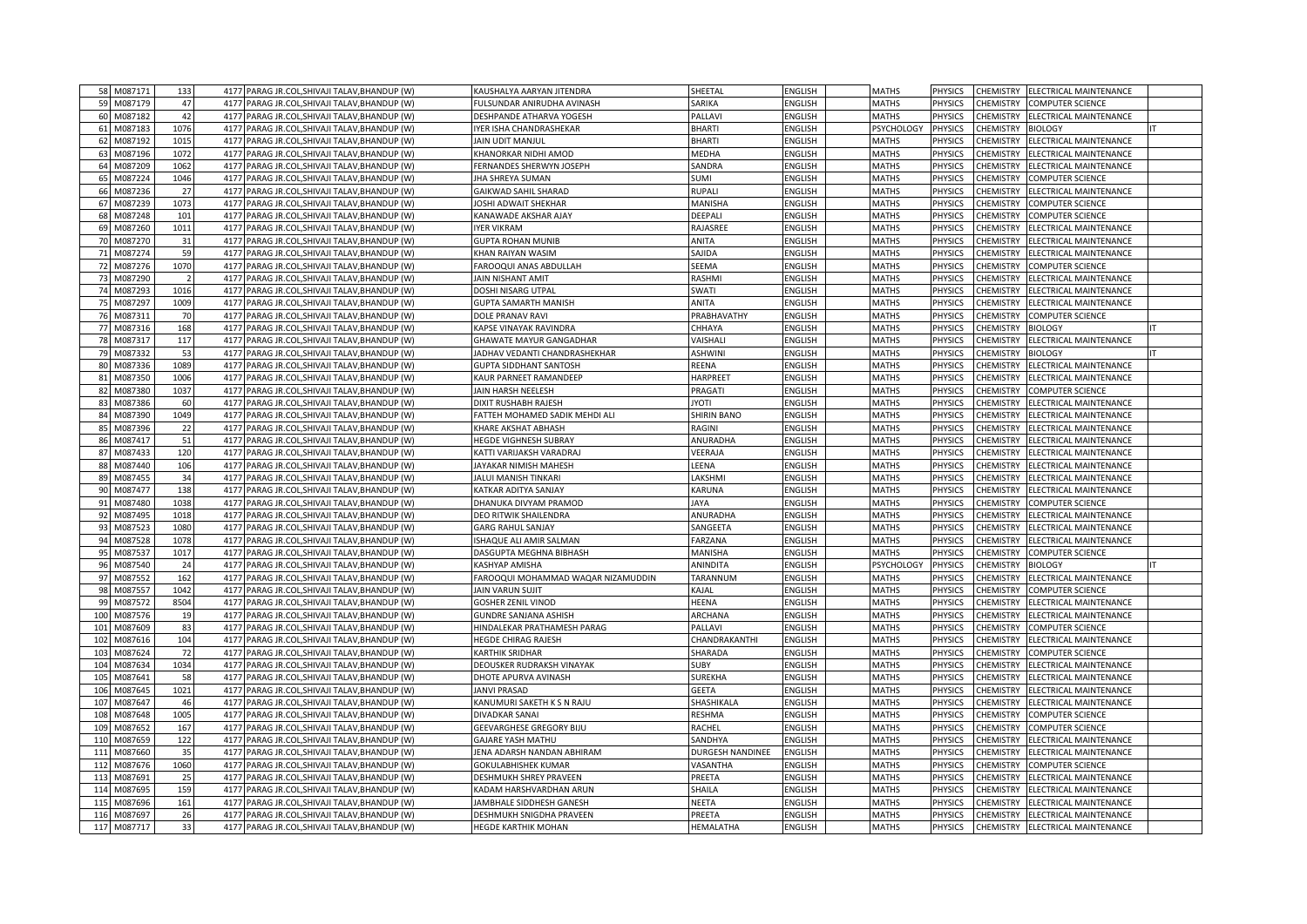| 118             | M087722     | 1071         | 4177 PARAG JR.COL, SHIVAJI TALAV, BHANDUP (W)    | DIXIT ADITYA RUPESH                 | NEETU          | <b>ENGLISH</b> | <b>MATHS</b>      | <b>PHYSICS</b> | <b>CHEMISTRY</b> | <b>COMPUTER SCIENCE</b> |  |
|-----------------|-------------|--------------|--------------------------------------------------|-------------------------------------|----------------|----------------|-------------------|----------------|------------------|-------------------------|--|
| 119             | M087734     | 61           | 4177 PARAG JR.COL, SHIVAJI TALAV, BHANDUP (W)    | KHAN WASIULLAH AMANTULLAL           | SAIMA          | <b>ENGLISH</b> | <b>MATHS</b>      | <b>PHYSICS</b> | CHEMISTRY        | ELECTRICAL MAINTENANCE  |  |
| 120             | M087740     | 1029         | 4177 PARAG JR.COL, SHIVAJI TALAV, BHANDUP (W)    | DAVE OM PURAV                       | KAMINI         | <b>ENGLISH</b> | <b>MATHS</b>      | <b>PHYSICS</b> | CHEMISTRY        | <b>COMPUTER SCIENCE</b> |  |
| 121             | M087748     | 1033         | 4177 PARAG JR.COL, SHIVAJI TALAV, BHANDUP (W)    | <b>JAIN DHRUV NIRMAL</b>            | NAYANA         | ENGLISH        | <b>MATHS</b>      | <b>PHYSICS</b> | CHEMISTRY        | <b>COMPUTER SCIENCE</b> |  |
| 122             | M087754     | 1004         | 4177<br>PARAG JR.COL, SHIVAJI TALAV, BHANDUP (W) | <b>DAVE CHARVI SHAILESH</b>         | <b>MATANG</b>  | <b>ENGLISH</b> | <b>MATHS</b>      | <b>PHYSICS</b> | CHEMISTRY        | <b>COMPUTER SCIENCE</b> |  |
| 123             | M087762     | 1084         | 4177 PARAG JR.COL, SHIVAJI TALAV, BHANDUP (W)    | <b>JAIN PRATYAKSH</b>               | MEGHNA         | ENGLISH        | <b>MATHS</b>      | PHYSICS        | CHEMISTRY        | ELECTRICAL MAINTENANCE  |  |
| 124             | M087771     | 78           | 4178<br>NATIONAL EDU.SOC. JR.COL, BHANDUP (W)    | MUKHERJEE ABHISHEK                  | <b>KUSHIKI</b> | <b>ENGLISH</b> | <b>MATHS</b>      | <b>PHYSICS</b> | CHEMISTRY        | COMPUTER SCIENCE        |  |
| 125             | M087783     | 152          | 4178<br>NATIONAL EDU.SOC. JR.COL, BHANDUP (W)    | NAIK AMIT JEETESH                   | SHILPA         | ENGLISH        | <b>MATHS</b>      | PHYSICS        | <b>CHEMISTRY</b> | <b>COMPUTER SCIENCE</b> |  |
| 126             | M087799     | 114          | 4178<br>NATIONAL EDU.SOC. JR.COL, BHANDUP (W)    | MHOPREKAR SWAPNIL SANJIVAN          | <b>RUPALI</b>  | <b>ENGLISH</b> | <b>MATHS</b>      | PHYSICS        | CHEMISTRY        | COMPUTER SCIENCE        |  |
| 127             | M087803     | 90           | 4178<br>NATIONAL EDU.SOC. JR.COL, BHANDUP (W)    | NANDANWAR YASH RADHESHYAM           | VARSHA         | ENGLISH        | <b>MATHS</b>      | PHYSICS        | CHEMISTRY        | ELECTRICAL MAINTENANCE  |  |
| 128             | M087807     | 1022         | 4178<br>NATIONAL EDU.SOC. JR.COL, BHANDUP (W)    | MEHTA RIYA KIRAN                    | KALPANA        | ENGLISH        | <b>MATHS</b>      | PHYSICS        | CHEMISTRY        | ELECTRICAL MAINTENANCE  |  |
| 129             | M087842     | 1014         | 4178<br>NATIONAL EDU.SOC. JR.COL, BHANDUP (W)    | MULLA MOHAMMAD ASLAAN MOHAMMED AMIN | KAUSAR JEHAN   | <b>ENGLISH</b> | <b>MATHS</b>      | PHYSICS        | CHEMISTRY        | ELECTRICAL MAINTENANCE  |  |
| 13 <sub>C</sub> | M087847     | 1092         | 4178<br>NATIONAL EDU.SOC. JR.COL, BHANDUP (W)    | PATEL JEHAN MEHERNOSH               | <b>TEHNAZ</b>  | <b>ENGLISH</b> | <b>PSYCHOLOGY</b> | <b>PHYSICS</b> | CHEMISTRY        | <b>BIOLOGY</b>          |  |
| 131             | M087858     |              | 4178<br>NATIONAL EDU.SOC. JR.COL, BHANDUP (W)    | PILLAI PRANAV SHANTHAN              | <b>SMITA</b>   | ENGLISH        | <b>MATHS</b>      | PHYSICS        | CHEMISTRY        | ELECTRICAL MAINTENANCE  |  |
| 132             | M087867     | 113          | 4178<br>NATIONAL EDU.SOC. JR.COL, BHANDUP (W)    | MANDPE SHANTANU UNMESH              | SHRADDHA       | ENGLISH        | <b>MATHS</b>      | PHYSICS        | <b>CHEMISTRY</b> | COMPUTER SCIENCE        |  |
| 133             | M087869     | 89           | 4178<br>NATIONAL EDU.SOC. JR.COL, BHANDUP (W)    | MIRZA WAQAR SHAHALAM                | <b>IRFANA</b>  | ENGLISH        | <b>MATHS</b>      | PHYSICS        | CHEMISTRY        | ELECTRICAL MAINTENANCE  |  |
| 134             | M087875     | 1091         | 4178<br>NATIONAL EDU.SOC. JR.COL, BHANDUP (W)    | <b>MAHAJAN HARSH</b>                | VRUSHAL        | <b>ENGLISH</b> | <b>MATHS</b>      | PHYSICS        | <b>CHEMISTRY</b> | ELECTRICAL MAINTENANCE  |  |
| 135             | M087877     | 65           | 4178<br>NATIONAL EDU.SOC. JR.COL, BHANDUP (W)    | <b>KUMAR AAKARSH MANISH</b>         | VINITA         | <b>ENGLISH</b> | <b>MATHS</b>      | PHYSICS        | CHEMISTRY        | ELECTRICAL MAINTENANCE  |  |
| 136             | M087881     | 75           | 4178 NATIONAL EDU.SOC. JR.COL, BHANDUP (W)       | NADKARNI ARYAN GAUTAM               | RIMZIM         | <b>ENGLISH</b> | <b>MATHS</b>      | PHYSICS        | CHEMISTRY        | COMPUTER SCIENCE        |  |
| 137             | M087882     | 165          | 4178<br>NATIONAL EDU.SOC. JR.COL, BHANDUP (W)    | PATEL PARAS PRADIP                  | MANISHA        | <b>ENGLISH</b> | <b>MATHS</b>      | PHYSICS        | CHEMISTRY        | ELECTRICAL MAINTENANCE  |  |
| 138             | M087883     | 1052         | 4178<br>NATIONAL EDU.SOC. JR.COL, BHANDUP (W)    | MEHTA MANAS SHITALKUMAR             | SHEFALI        | <b>ENGLISH</b> | <b>MATHS</b>      | <b>PHYSICS</b> | <b>CHEMISTRY</b> | COMPUTER SCIENCE        |  |
| 139             | M087893     | 105          | 4178 NATIONAL EDU.SOC. JR.COL, BHANDUP (W)       | PALADHI SASWATA SRIKANTA            | ANKHI          | <b>ENGLISH</b> | <b>MATHS</b>      | PHYSICS        | CHEMISTRY        | ELECTRICAL MAINTENANCE  |  |
| 140             | M087914     | 74           | 4178 NATIONAL EDU.SOC. JR.COL, BHANDUP (W)       | KRISHNAMACHARI DHRUV RAJESH         | <b>BEENA</b>   | <b>ENGLISH</b> | <b>MATHS</b>      | PHYSICS        | CHEMISTRY        | COMPUTER SCIENCE        |  |
| 141             | M087927     | 140          | 4178<br>NATIONAL EDU.SOC. JR.COL, BHANDUP (W)    | PATIL SIDDHESH SUNIL                | <b>SUCHITA</b> | <b>ENGLISH</b> | <b>MATHS</b>      | <b>PHYSICS</b> | CHEMISTRY        | ELECTRICAL MAINTENANCE  |  |
|                 |             |              | 4178                                             |                                     |                |                |                   |                |                  |                         |  |
| 142             | M087936     | 164          | NATIONAL EDU.SOC. JR.COL, BHANDUP (W)            | PILLAI AADITEY VIJUKUMAR            | NEEPA          | <b>ENGLISH</b> | <b>MATHS</b>      | PHYSICS        | CHEMISTRY        | ELECTRICAL MAINTENANCE  |  |
| 143             | M087938     | 1048         | 4178<br>NATIONAL EDU.SOC. JR.COL,BHANDUP (W)     | MUNSHI INDRANEIL DEBANGSHU          | MALLIKA        | <b>ENGLISH</b> | <b>MATHS</b>      | PHYSICS        | <b>HEMISTRY</b>  | COMPUTER SCIENCE        |  |
| 144             | M087954     | 56           | 4178 NATIONAL EDU.SOC. JR.COL, BHANDUP (W)       | MAHTO SHRESHTH KUMAR SANJAY KUMAR   | SULEKHA        | <b>ENGLISH</b> | <b>MATHS</b>      | PHYSICS        | CHEMISTRY        | ELECTRICAL MAINTENANCE  |  |
| 145             | M087978     | 81           | 4178<br>NATIONAL EDU.SOC. JR.COL, BHANDUP (W)    | LOOMBA ISHAAN SANJEEV               | ANITA          | <b>ENGLISH</b> | <b>MATHS</b>      | PHYSICS        | <b>HEMISTRY</b>  | COMPUTER SCIENCE        |  |
| 146             | M087983     | 1027         | 4178<br>NATIONAL EDU.SOC. JR.COL, BHANDUP (W)    | <b>NAIR SIDDHANTH PRAJIT</b>        | ROSHNI         | <b>ENGLISH</b> | <b>MATHS</b>      | PHYSICS        | CHEMISTRY        | COMPUTER SCIENCE        |  |
| 147             | M087984     | 134          | 4178<br>NATIONAL EDU.SOC. JR.COL, BHANDUP (W)    | NADAR RICHARD ILANGO                | SANTHA         | <b>ENGLISH</b> | <b>MATHS</b>      | PHYSICS        | <b>HEMISTRY</b>  | COMPUTER SCIENCE        |  |
| 148             | M087985     | 1065         | 4178<br>NATIONAL EDU.SOC. JR.COL, BHANDUP (W)    | MUDALIAR HARSH GUNASHEKAR           | REVATHI        | ENGLISH        | <b>MATHS</b>      | PHYSICS        | CHEMISTRY        | ELECTRICAL MAINTENANCE  |  |
| 149             | M087986     | 1051         | 4178<br>NATIONAL EDU.SOC. JR.COL, BHANDUP (W)    | PATIL AKSHAY PRAVIN                 | MANISHA        | <b>ENGLISH</b> | <b>MATHS</b>      | <b>PHYSICS</b> | CHEMISTRY        | ELECTRICAL MAINTENANCE  |  |
| 150             | M087997     | 1047         | 4178<br>NATIONAL EDU.SOC. JR.COL, BHANDUP (W)    | PAREKH ABHISHEK NILESH              | PARUL          | ENGLISH        | <b>MATHS</b>      | PHYSICS        | CHEMISTRY        | ELECTRICAL MAINTENANCE  |  |
| 151             | M087999     | 20           | 4178<br>NATIONAL EDU.SOC. JR.COL, BHANDUP (W)    | NEMA ANUSHKA ANURAG                 | SHWETA         | <b>ENGLISH</b> | <b>MATHS</b>      | PHYSICS        | CHEMISTRY        | COMPUTER SCIENCE        |  |
| 152             | M088003     | 38           | 4178<br>NATIONAL EDU.SOC. JR.COL, BHANDUP (W)    | KOLI SRUSHTI SANDESH                | <b>SUREKHA</b> | <b>ENGLISH</b> | <b>MATHS</b>      | PHYSICS        | CHEMISTRY        | ELECTRICAL MAINTENANCE  |  |
| 153             | M088008     | 145          | 4178<br>NATIONAL EDU.SOC. JR.COL, BHANDUP (W)    | MAHESHWARI DIVI AMIT                | SUMAN          | <b>ENGLISH</b> | <b>MATHS</b>      | <b>PHYSICS</b> | CHEMISTRY        | COMPUTER SCIENCE        |  |
| 154             | M088010     | 147          | 4178<br>NATIONAL EDU.SOC. JR.COL, BHANDUP (W)    | LAD SIDDHI SANJAY                   | SHUBHADA       | ENGLISH        | <b>MATHS</b>      | PHYSICS        | CHEMISTRY        | COMPUTER SCIENCE        |  |
| 155             | M088034     | 8503         | 4178<br>NATIONAL EDU.SOC. JR.COL, BHANDUP (W)    | MISHRA CHINMAY PRABHA SHANKER       | ABHA           | <b>ENGLISH</b> | <b>MATHS</b>      | <b>PHYSICS</b> | CHEMISTRY        | COMPUTER SCIENCE        |  |
| 156             | M088054     | 124          | 4178<br>NATIONAL EDU.SOC. JR.COL, BHANDUP (W)    | MISHRA SHIVAM KUMAR SHASHISHEKHAR   | SANDHYA        | ENGLISH        | <b>MATHS</b>      | PHYSICS        | CHEMISTRY        | COMPUTER SCIENCE        |  |
| 157             | M088080     | 129          | 4178<br>NATIONAL EDU.SOC. JR.COL, BHANDUP (W)    | PARKAR OMKAR RAJAN                  | MANEESHA       | <b>ENGLISH</b> | <b>MATHS</b>      | <b>PHYSICS</b> | CHEMISTRY        | COMPUTER SCIENCE        |  |
| 158             | M088094     | 55           | 4178<br>NATIONAL EDU.SOC. JR.COL, BHANDUP (W)    | PANDEY SAKSHI SHIVKUMAR             | SEEMA          | ENGLISH        | <b>MATHS</b>      | <b>PHYSICS</b> | CHEMISTRY        | <b>COMPUTER SCIENCE</b> |  |
| 159             | M088098     | 63           | 4178<br>NATIONAL EDU.SOC. JR.COL, BHANDUP (W)    | MANE SEJAL CHANDRAKANT              | <b>NANDA</b>   | <b>ENGLISH</b> | <b>MATHS</b>      | <b>PHYSICS</b> | CHEMISTRY        | <b>BIOLOGY</b>          |  |
| 160             | M088135     | 1035         | 4178<br>NATIONAL EDU.SOC. JR.COL, BHANDUP (W)    | PATIL DHANASSHRI ASHOK              | SUREKHA        | ENGLISH        | <b>MATHS</b>      | PHYSICS        | CHEMISTRY        | ELECTRICAL MAINTENANCE  |  |
| 161             | M088151     | 67           | 4178<br>NATIONAL EDU.SOC. JR.COL, BHANDUP (W)    | <b>MANDAL TANOY SOVAN</b>           | <b>SUBHRA</b>  | <b>ENGLISH</b> | <b>MATHS</b>      | <b>PHYSICS</b> | CHEMISTRY        | COMPUTER SCIENCE        |  |
| 162             | M088152     | 5            | 4178<br>NATIONAL EDU.SOC. JR.COL, BHANDUP (W)    | KUMAR PRANSHU ANIL                  | <b>IYOTSNA</b> | ENGLISH        | <b>MATHS</b>      | <b>PHYSICS</b> | CHEMISTRY        | COMPUTER SCIENCE        |  |
| 163             | M088158     | 8505         | 4178<br>NATIONAL EDU.SOC. JR.COL, BHANDUP (W)    | NAINWAD SOHAM MARUTI                | SAGEETA        | <b>ENGLISH</b> | <b>MATHS</b>      | <b>PHYSICS</b> | <b>CHEMISTRY</b> | COMPUTER SCIENCE        |  |
| 164             | M088166     | 1031         | 4178<br>NATIONAL EDU.SOC. JR.COL, BHANDUP (W)    | KONDEKAR PARUL                      | ANJALI         | ENGLISH        | <b>MATHS</b>      | PHYSICS        | CHEMISTRY        | ELECTRICAL MAINTENANCE  |  |
| 165             | M088179     | 123          | 4178<br>NATIONAL EDU.SOC. JR.COL, BHANDUP (W)    | PATIL SAURABH ASHOK                 | <b>ASHWIN</b>  | <b>ENGLISH</b> | <b>MATHS</b>      | PHYSICS        | <b>CHEMISTRY</b> | ELECTRICAL MAINTENANCE  |  |
| 166             | M088190     | 84           | 4178<br>NATIONAL EDU.SOC. JR.COL, BHANDUP (W)    | PARMAJ VIRAJ UDAYRAJ                | PRIYA          | ENGLISH        | <b>MATHS</b>      | PHYSICS        | CHEMISTRY        | ELECTRICAL MAINTENANCE  |  |
| 167             | M088199     | 97           | 4178<br>NATIONAL EDU.SOC. JR.COL, BHANDUP (W)    | PATRA SUBRAT SARAT                  | RANJITA        | <b>ENGLISH</b> | <b>MATHS</b>      | PHYSICS        | CHEMISTRY        | COMPUTER SCIENCE        |  |
| 168             | M088211     | 142          | 4178<br>NATIONAL EDU.SOC. JR.COL, BHANDUP (W)    | <b>(UMAR SVARIT RAJESH</b>          | <b>GEETA</b>   | ENGLISH        | <b>MATHS</b>      | PHYSICS        | <b>CHEMISTRY</b> | ELECTRICAL MAINTENANCE  |  |
| 169             | M088214     | 1007         | 4178<br>NATIONAL EDU.SOC. JR.COL.BHANDUP (W)     | MOOLJI FURQAAN MOHAMMAD             | SAMEENA        | <b>ENGLISH</b> | <b>MATHS</b>      | PHYSICS        | CHEMISTRY        | ELECTRICAL MAINTENANCE  |  |
| 170             | M088219     | 37           | 4178<br>NATIONAL EDU.SOC. JR.COL, BHANDUP (W)    | PATHAK HERSH SATISH                 | NEERU          | ENGLISH        | <b>MATHS</b>      | PHYSICS        | CHEMISTRY        | COMPUTER SCIENCE        |  |
| 171             | M088228     | 1063         | 4178<br>NATIONAL EDU.SOC. JR.COL, BHANDUP (W)    | NAIK ATHARVA DEEPAK                 | GAURI          | <b>ENGLISH</b> | <b>MATHS</b>      | PHYSICS        | CHEMISTRY        | COMPUTER SCIENCE        |  |
| 172             | M088234     | 1010         | 4178<br>NATIONAL EDU.SOC. JR.COL.BHANDUP (W)     | MEDHEKAR SAKET NILESH               | VARSHA         | <b>ENGLISH</b> | <b>MATHS</b>      | PHYSICS        | CHEMISTRY        | COMPUTER SCIENCE        |  |
| 173             | M088242     | 119          | 4178<br>NATIONAL EDU.SOC. JR.COL, BHANDUP (W)    | MAKWANA ISHA LALIT                  | LEENA          | <b>ENGLISH</b> | <b>MATHS</b>      | PHYSICS        | CHEMISTRY        | ELECTRICAL MAINTENANCE  |  |
| 174             | M088270     | $\mathbf{1}$ | 4178<br>NATIONAL EDU.SOC. JR.COL.BHANDUP (W)     | PATIL KAUSTUBH HEMANT               | LEENA          | ENGLISH        | <b>MATHS</b>      | PHYSICS        | <b>CHEMISTRY</b> | ELECTRICAL MAINTENANCE  |  |
| 175             | M088278     | 15           | 4178<br>NATIONAL EDU.SOC. JR.COL, BHANDUP (W)    | NAIR NAMITA SIVAKUMAR               | SREEKALA       | <b>ENGLISH</b> | PSYCHOLOGY        | PHYSICS        | CHEMISTRY        | <b>BIOLOGY</b>          |  |
| 176             | M088280     | 118          | 4178<br>NATIONAL EDU.SOC. JR.COL.BHANDUP (W)     | PATIL CHETAN SUNIL                  | APARNA         | ENGLISH        | <b>MATHS</b>      | PHYSICS        | CHEMISTRY        | ELECTRICAL MAINTENANCE  |  |
|                 | 177 M088299 | 150          | 4178 NATIONAL EDU.SOC. JR.COL, BHANDUP (W)       | PAWAR ADITYA VIJAY                  | SHAKUNTALA     | <b>ENGLISH</b> | <b>MATHS</b>      | <b>PHYSICS</b> | CHEMISTRY        | <b>COMPUTER SCIENCE</b> |  |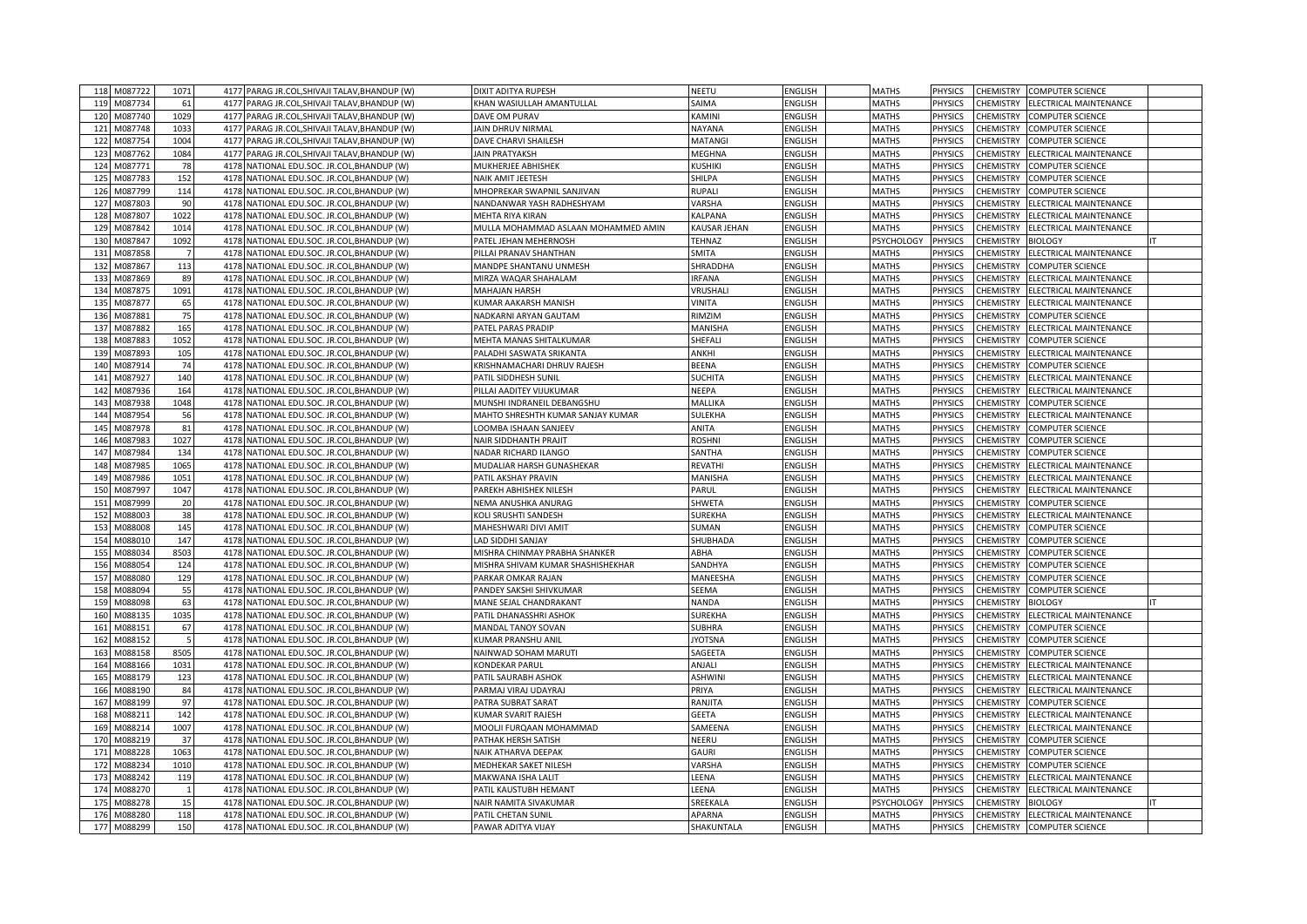| 178 | M088319 | 1020           | 4178 NATIONAL EDU.SOC. JR.COL, BHANDUP (W)                                                          | KOTHARI SUMIT KAMLESH             | <b>BHARTI</b>    | <b>ENGLISH</b> | <b>MATHS</b> | <b>PHYSICS</b> | CHEMISTRY        | ELECTRICAL MAINTENANCE  |  |
|-----|---------|----------------|-----------------------------------------------------------------------------------------------------|-----------------------------------|------------------|----------------|--------------|----------------|------------------|-------------------------|--|
| 179 | M088332 | 143            | 4178 NATIONAL EDU.SOC. JR.COL, BHANDUP (W)                                                          | MANUEL GAUTAM SHIBU               | MEENA            | <b>ENGLISH</b> | <b>MATHS</b> | <b>PHYSICS</b> | CHEMISTRY        | ELECTRICAL MAINTENANCE  |  |
| 180 | M088348 | 1013           | 4178<br>NATIONAL EDU.SOC. JR.COL, BHANDUP (W)                                                       | MODI SUNNY DEEPAK KUMAR           | PARULBEN         | <b>ENGLISH</b> | <b>MATHS</b> | <b>PHYSICS</b> | CHEMISTRY        | ELECTRICAL MAINTENANCE  |  |
| 181 | M088349 | 29             | 4178 NATIONAL EDU.SOC. JR.COL, BHANDUP (W)                                                          | PELLISSERY REHAN JOSEPH           | <b>JULY</b>      | ENGLISH        | <b>MATHS</b> | <b>PHYSICS</b> | CHEMISTRY        | ELECTRICAL MAINTENANCE  |  |
| 182 | M088351 | 98             | 4178<br>NATIONAL EDU.SOC. JR.COL, BHANDUP (W)                                                       | NAIR ADITYA MANOJ                 | SREEJA           | <b>ENGLISH</b> | <b>MATHS</b> | <b>PHYSICS</b> | CHEMISTRY        | <b>COMPUTER SCIENCE</b> |  |
| 183 | M088357 | 107            | 4178 NATIONAL EDU.SOC. JR.COL, BHANDUP (W)                                                          | MEHTA AARYAN NARESH               | SANGEETA         | ENGLISH        | <b>MATHS</b> | PHYSICS        | CHEMISTRY        | ELECTRICAL MAINTENANCE  |  |
| 184 | M088366 | 1085           | 4178<br>NATIONAL EDU.SOC. JR.COL, BHANDUP (W)                                                       | MUSTAFA AZFAR FAHEEM MOHIDEEN     | <b>FIRDOSE</b>   | <b>ENGLISH</b> | <b>MATHS</b> | <b>PHYSICS</b> | CHEMISTRY        | ELECTRICAL MAINTENANCE  |  |
| 185 | M088383 | 52             | 4180<br>RATNAM JR.COL,N.H.S.MARG,BHANDUP (W)                                                        | RANE NEEL NITIN                   | NAMITA           | ENGLISH        | <b>MATHS</b> | <b>PHYSICS</b> | CHEMISTRY        | ELECTRICAL MAINTENANCE  |  |
| 186 | M088386 | 132            | 4180<br>RATNAM JR.COL, N.H.S.MARG, BHANDUP (W)                                                      | SHAMBHAVI RAJKUMAR                | LOKESHWARI       | <b>ENGLISH</b> | <b>MATHS</b> | PHYSICS        | CHEMISTRY        | ELECTRICAL MAINTENANCE  |  |
| 18  | M088398 | 91             | 4180<br>RATNAM JR.COL, N.H.S.MARG, BHANDUP (W)                                                      | SHAIKH AMAAN ASLAM                | SHAGUFTA         | ENGLISH        | <b>MATHS</b> | PHYSICS        | CHEMISTRY        | COMPUTER SCIENCE        |  |
| 188 | M088408 | 163            | 4180<br>RATNAM JR.COL, N.H.S.MARG, BHANDUP (W)                                                      | SHETH VIRAL MANOJ                 | CHHAYA           | ENGLISH        | <b>MATHS</b> | PHYSICS        | <b>CHEMISTRY</b> | ELECTRICAL MAINTENANCE  |  |
| 189 | M088426 | 148            | 4180<br>RATNAM JR.COL, N.H.S.MARG, BHANDUP (W)                                                      | RAJPUT SHANAYA PRANAYSINGH        | <b>PAVITRA</b>   | ENGLISH        | <b>MATHS</b> | PHYSICS        | <b>CHEMISTRY</b> | <b>COMPUTER SCIENCE</b> |  |
| 190 | M088443 | 110            | 4180<br>RATNAM JR.COL, N.H.S.MARG, BHANDUP (W)                                                      | SHETTY PRATHYUSH PRAVEEN          | PUSHPA           | <b>ENGLISH</b> | <b>MATHS</b> | PHYSICS        | CHEMISTRY        | COMPUTER SCIENCE        |  |
| 191 | M088446 | 111            | 4180<br>RATNAM JR.COL, N.H.S.MARG, BHANDUP (W)                                                      | SHAIKH ALAUDDEEN DARAB RIYAZ      | RAEESA           | ENGLISH        | <b>MATHS</b> | PHYSICS        | CHEMISTRY        | COMPUTER SCIENCE        |  |
| 192 | M088448 | 1067           | 4180<br>RATNAM JR.COL, N.H.S.MARG, BHANDUP (W)                                                      | SATISH AJAY SUDHARSHAN            | SUBASHREE        | ENGLISH        | <b>MATHS</b> | PHYSICS        | <b>CHEMISTRY</b> | ELECTRICAL MAINTENANCE  |  |
| 193 | M088449 | 1074           | 4180<br>RATNAM JR.COL, N.H.S.MARG, BHANDUP (W)                                                      | SHARMA PRAYAG PANKAJ              | POONAM           | ENGLISH        | <b>MATHS</b> | PHYSICS        | CHEMISTRY        | COMPUTER SCIENCE        |  |
| 194 | M088460 | 1002           | 4180<br>RATNAM JR.COL, N.H.S.MARG, BHANDUP (W)                                                      | SHETTY RACHIT BHASKAR             | PRATIBHA         | ENGLISH        | <b>MATHS</b> | PHYSICS        | <b>CHEMISTRY</b> | ELECTRICAL MAINTENANCE  |  |
| 195 | M088471 | 1039           | 4180<br>RATNAM JR.COL, N.H.S.MARG, BHANDUP (W)                                                      | SHETTY VEDIKA DAYANAND            | MALINI           | ENGLISH        | <b>MATHS</b> | PHYSICS        | CHEMISTRY        | ELECTRICAL MAINTENANCE  |  |
| 196 | M088497 | $\overline{4}$ | 4180<br>RATNAM JR.COL, N.H.S.MARG, BHANDUP (W)                                                      | RAI ADARSH NIRMAL                 | ANURADHA         | <b>ENGLISH</b> | <b>MATHS</b> | PHYSICS        | CHEMISTRY        | ELECTRICAL MAINTENANCE  |  |
| 197 | M088513 | 1059           | 4180<br>RATNAM JR.COL, N.H.S.MARG, BHANDUP (W)                                                      | SAMARTH SHANKAR                   | MEENAKSHI        | <b>ENGLISH</b> | <b>MATHS</b> | PHYSICS        | CHEMISTRY        | COMPUTER SCIENCE        |  |
| 198 | M088526 | 8502           | 4180<br>RATNAM JR.COL, N.H.S.MARG, BHANDUP (W)                                                      | SHAIKH MOHD QAMRUL MOHD MUFIDUL   | EKHWATUNNISA     | <b>ENGLISH</b> | PSYCHOLOGY   | <b>PHYSICS</b> | CHEMISTRY        | <b>BIOLOGY</b>          |  |
| 199 | M088534 | 1041           | RATNAM JR.COL, N.H.S.MARG, BHANDUP (W)<br>4180                                                      | SHAH HARSHIL RUSHABH              | SONAL            | <b>ENGLISH</b> | <b>MATHS</b> | PHYSICS        | CHEMISTRY        | COMPUTER SCIENCE        |  |
| 200 | M088546 | 1030           | 4180<br>RATNAM JR.COL, N.H.S.MARG, BHANDUP (W)                                                      | PUTHRAN SHREYA SUDESH             | LEENA            | <b>ENGLISH</b> | <b>MATHS</b> | PHYSICS        | CHEMISTRY        | COMPUTER SCIENCE        |  |
| 201 | M088552 | 121            | RATNAM JR.COL,N.H.S.MARG,BHANDUP (W)<br>4180                                                        | ROHIT RAGHURAM                    | VANDANA          | <b>ENGLISH</b> | <b>MATHS</b> | <b>PHYSICS</b> | CHEMISTRY        | ELECTRICAL MAINTENANCE  |  |
| 202 | M088562 | 95             | 4180<br>RATNAM JR.COL,N.H.S.MARG,BHANDUP (W)                                                        | <b>SHANE SUNII</b>                | GRACE            | <b>ENGLISH</b> | <b>MATHS</b> | PHYSICS        | CHEMISTRY        | COMPUTER SCIENCE        |  |
| 203 | M088572 | 1090           | 4180<br>RATNAM JR.COL,N.H.S.MARG,BHANDUP (W)                                                        | PUJARI HRISHIKESH VINAY           | KALAVATHI P      | ENGLISH        | <b>MATHS</b> | PHYSICS        | <b>HEMISTRY</b>  | COMPUTER SCIENCE        |  |
| 204 | M088574 | 1069           | RATNAM JR.COL, N.H.S.MARG, BHANDUP (W)<br>4180                                                      | RAWAT TANISHQ                     | REKHA            | ENGLISH        | <b>MATHS</b> | PHYSICS        | <b>CHEMISTRY</b> | ELECTRICAL MAINTENANCE  |  |
| 205 | M08857  | 11             | 4180<br>RATNAM JR.COL,N.H.S.MARG,BHANDUP (W)                                                        | SHAH PRATITI ASHISH               | KEYURI           | <b>ENGLISH</b> | <b>MATHS</b> | <b>PHYSICS</b> | <b>HEMISTRY</b>  | COMPUTER SCIENCE        |  |
| 206 | M088582 | 1028           | 4180<br>RATNAM JR.COL, N.H.S.MARG, BHANDUP (W)                                                      | SHAIKH FAIZAN MAJID               | SAMINA           | <b>ENGLISH</b> | <b>MATHS</b> | PHYSICS        | <b>CHEMISTRY</b> | ELECTRICAL MAINTENANCE  |  |
| 207 | M088602 | 1057           | 4180<br>RATNAM JR.COL,N.H.S.MARG,BHANDUP (W)                                                        | RAJALE MUKUL BABAN                | URMILA           | <b>ENGLISH</b> | <b>MATHS</b> | PHYSICS        | <b>HEMISTRY</b>  | ELECTRICAL MAINTENANCE  |  |
| 208 | M088605 | 1082           | 4180<br>RATNAM JR.COL, N.H.S.MARG, BHANDUP (W)                                                      | <b>RAO NIKHIL</b>                 | SHILPA           | ENGLISH        | <b>MATHS</b> | PHYSICS        | <b>HEMISTRY</b>  | ELECTRICAL MAINTENANCE  |  |
| 209 | M088606 | 69             | 4180<br>RATNAM JR.COL, N.H.S.MARG, BHANDUP (W)                                                      | SHAH ROHIL BHAVESH                | <b>ALPA</b>      | <b>ENGLISH</b> | <b>MATHS</b> | <b>PHYSICS</b> | CHEMISTRY        | COMPUTER SCIENCE        |  |
| 210 | M088614 | 1044           | RATNAM JR.COL, N.H.S.MARG, BHANDUP (W)<br>4180                                                      | PITTAPPILLIL YOHANN VINOD         | MANJU            | ENGLISH        | <b>MATHS</b> | PHYSICS        | <b>CHEMISTRY</b> | ELECTRICAL MAINTENANCE  |  |
| 211 | M088632 | 1043           | 4180<br>RATNAM JR.COL, N.H.S.MARG, BHANDUP (W)                                                      | SHEREGAR MITHUN DEVARAYA          | ANITHA           | <b>ENGLISH</b> | <b>MATHS</b> | PHYSICS        | CHEMISTRY        | COMPUTER SCIENCE        |  |
| 212 | M088636 | 1064           | 4180 RATNAM JR.COL, N.H.S.MARG, BHANDUP (W)                                                         | PURI ARYAN RAJIV                  | VANI             | <b>ENGLISH</b> | <b>MATHS</b> | PHYSICS        | CHEMISTRY        | ELECTRICAL MAINTENANCE  |  |
| 213 | M088670 | 146            | 4180<br>RATNAM JR.COL, N.H.S.MARG, BHANDUP (W)                                                      | SHINDE ANOUSHKA VIKAS             | <b>KAVITA</b>    | <b>ENGLISH</b> | <b>MATHS</b> | <b>PHYSICS</b> | CHEMISTRY        | COMPUTER SCIENCE        |  |
| 214 | M088678 | 14             | RATNAM JR.COL, N.H.S.MARG, BHANDUP (W)<br>4180                                                      | SAWANT NIRAJ CHETAN               | VAIDEHI          | ENGLISH        | <b>MATHS</b> | PHYSICS        | CHEMISTRY        | ELECTRICAL MAINTENANCE  |  |
| 215 | M088679 | 1068           | 4180<br>RATNAM JR.COL, N.H.S.MARG, BHANDUP (W)                                                      | SHAIKH AFRAJ SHABBIR              | SHABANA          | <b>ENGLISH</b> | <b>MATHS</b> | PHYSICS        | CHEMISTRY        | ELECTRICAL MAINTENANCE  |  |
| 216 | M088684 | 1012           | 4180<br>RATNAM JR.COL, N.H.S.MARG, BHANDUP (W)                                                      | RATHI BHARAT DAMODAR              | <b>ALKA</b>      | ENGLISH        | <b>MATHS</b> | PHYSICS        | CHEMISTRY        | ELECTRICAL MAINTENANCE  |  |
| 217 | M088686 | 170            | 4180<br>RATNAM JR.COL, N.H.S.MARG, BHANDUP (W)                                                      | PILLAI SHREYA ANIL KUMAR          | SOPHIA           | <b>ENGLISH</b> | <b>MATHS</b> | <b>PHYSICS</b> | CHEMISTRY        | <b>BIOLOGY</b>          |  |
| 218 | M088696 | 30             | 4180<br>RATNAM JR.COL, N.H.S.MARG, BHANDUP (W)                                                      | SHAIKH HAROON GULAM NABIULLAH     | ZARINA           | ENGLISH        | <b>MATHS</b> | PHYSICS        | <b>CHEMISTRY</b> | <b>BIOLOGY</b>          |  |
| 219 | M088699 | 1026           | 4180<br>RATNAM JR.COL, N.H.S.MARG, BHANDUP (W)                                                      | SAWANT HARSH SANTOSH              | <b>GEETAS</b>    | <b>ENGLISH</b> | <b>MATHS</b> | PHYSICS        | CHEMISTRY        | ELECTRICAL MAINTENANCE  |  |
| 220 | M088703 | 43             | 4180<br>RATNAM JR.COL, N.H.S.MARG, BHANDUP (W)                                                      | SHARMA KARTIKEYA SANJEEV          | BEENA            | ENGLISH        | <b>MATHS</b> | PHYSICS        | CHEMISTRY        | ELECTRICAL MAINTENANCE  |  |
| 221 | M088708 | 116            | 4180<br>RATNAM JR.COL, N.H.S.MARG, BHANDUP (W)                                                      | <b>SANE TEJAS NITIN</b>           | <b>GAURI</b>     | <b>ENGLISH</b> | <b>MATHS</b> | <b>PHYSICS</b> | CHEMISTRY        | ELECTRICAL MAINTENANCE  |  |
| 222 | M088711 | 39             | 4180<br>RATNAM JR.COL, N.H.S.MARG, BHANDUP (W)                                                      | SHEJWAL ASAVARI RAJIV             | IYOTI            | ENGLISH        | <b>MATHS</b> | <b>PHYSICS</b> | CHEMISTRY        | COMPUTER SCIENCE        |  |
| 223 | M088715 | 23             | 4180<br>RATNAM JR.COL, N.H.S.MARG, BHANDUP (W)                                                      | SHENOY DISHA MANJUNATHA           | <b>SHANTHI S</b> | <b>ENGLISH</b> | <b>MATHS</b> | PHYSICS        | CHEMISTRY        | COMPUTER SCIENCE        |  |
| 224 | M088723 | 41             | RATNAM JR.COL,N.H.S.MARG,BHANDUP (W)<br>4180                                                        | ROKADE NISHITH NITIN              | RAJANI           | ENGLISH        | <b>MATHS</b> | PHYSICS        | CHEMISTRY        | <b>COMPUTER SCIENCE</b> |  |
| 225 | M088724 | 108            | 4180<br>RATNAM JR.COL, N.H.S.MARG, BHANDUP (W)                                                      | SHIDORE KSHITIJ SHAILENDRA        | <b>APARNA</b>    | <b>ENGLISH</b> | <b>MATHS</b> | PHYSICS        | CHEMISTRY        | ELECTRICAL MAINTENANCE  |  |
| 226 | M088726 | 130            | RATNAM JR.COL, N.H.S.MARG, BHANDUP (W)<br>4180                                                      | SALUNKHE SHRIPAD SHASHIKANT       | APARNA           | ENGLISH        | <b>MATHS</b> | PHYSICS        | <b>CHEMISTRY</b> | ELECTRICAL MAINTENANCE  |  |
| 227 | M088742 | 1024           | 4180<br>RATNAM JR.COL, N.H.S.MARG, BHANDUP (W)                                                      | SHARMA ATULKUMAR PAWANKUKMAR      | SUMAN            | <b>ENGLISH</b> | <b>MATHS</b> | PHYSICS        | CHEMISTRY        | ELECTRICAL MAINTENANCE  |  |
| 228 | M088744 | 1053           | RATNAM JR.COL, N.H.S.MARG, BHANDUP (W)<br>4180                                                      | SHETH ARJUN NARENDRAKUMAR         | RAJESHREE        | ENGLISH        | <b>MATHS</b> | PHYSICS        | <b>CHEMISTRY</b> | COMPUTER SCIENCE        |  |
| 229 | M088760 | 1025           | 4180<br>RATNAM JR.COL, N.H.S.MARG, BHANDUP (W)                                                      | RANKA DHAWAL RAKESH               | <b>SIMPAL</b>    | <b>ENGLISH</b> | <b>MATHS</b> | PHYSICS        | CHEMISTRY        | ELECTRICAL MAINTENANCE  |  |
| 230 | M088766 | 92             | 4180<br>RATNAM JR.COL, N.H.S.MARG, BHANDUP (W)                                                      | SHAH BHAGYA VIPUL                 | CHANDNI          | ENGLISH        | <b>MATHS</b> | PHYSICS        | CHEMISTRY        | COMPUTER SCIENCE        |  |
| 231 | M088770 | 166            | 4181<br>SAYADRI JR.COL, NR SHIVAJI TALAV, BHANDUP (W)                                               | THAKUR OM AJAY                    | SARIKA           | <b>ENGLISH</b> | <b>MATHS</b> | PHYSICS        | CHEMISTRY        | COMPUTER SCIENCE        |  |
| 232 | M088775 | 1001           | 4181<br>SAYADRI JR.COL, NR SHIVAJI TALAV, BHANDUP (W)                                               | SIDDHARTH BIJU                    | PREETI           | <b>ENGLISH</b> | <b>MATHS</b> | PHYSICS        | <b>CHEMISTRY</b> | ELECTRICAL MAINTENANCE  |  |
| 233 | M088779 | 44             | 4181 SAYADRI JR.COL, NR SHIVAJI TALAV, BHANDUP (W)                                                  | <b>SUKHPREET KAUR RAYAT</b>       | JASPREET KAUR    | <b>ENGLISH</b> | <b>MATHS</b> | PHYSICS        | CHEMISTRY        | COMPUTER SCIENCE        |  |
| 234 | M088781 | 1061           | 4181<br>SAYADRI JR.COL, NR SHIVAJI TALAV, BHANDUP (W)                                               | <b>JSAIDKHAN PATHAN NASIMKHAN</b> | <b>RUKHSANA</b>  | <b>ENGLISH</b> | <b>MATHS</b> | PHYSICS        | <b>CHEMISTRY</b> | ELECTRICAL MAINTENANCE  |  |
| 235 | M088785 | 12             | 4181<br>SAYADRI JR.COL, NR SHIVAJI TALAV, BHANDUP (W)                                               | SWAMINATH SIDDHARTH SADASHIV      | RANJANI          | <b>ENGLISH</b> | <b>MATHS</b> | PHYSICS        | CHEMISTRY        | ELECTRICAL MAINTENANCE  |  |
| 236 | M088794 | 87             | 4181                                                                                                | VERMA DIYA RAMAN KUMAR            | RATNA            | ENGLISH        | <b>MATHS</b> | PHYSICS        | CHEMISTRY        | ELECTRICAL MAINTENANCE  |  |
|     |         | 8              | SAYADRI JR.COL, NR SHIVAJI TALAV, BHANDUP (W)<br>4181 SAYADRI JR.COL, NR SHIVAJI TALAV, BHANDUP (W) | YOSHITA MAHESH NENE               | MADHURA          | <b>ENGLISH</b> | <b>MATHS</b> | PHYSICS        | CHEMISTRY        | ELECTRICAL MAINTENANCE  |  |
| 237 | M088809 |                |                                                                                                     |                                   |                  |                |              |                |                  |                         |  |